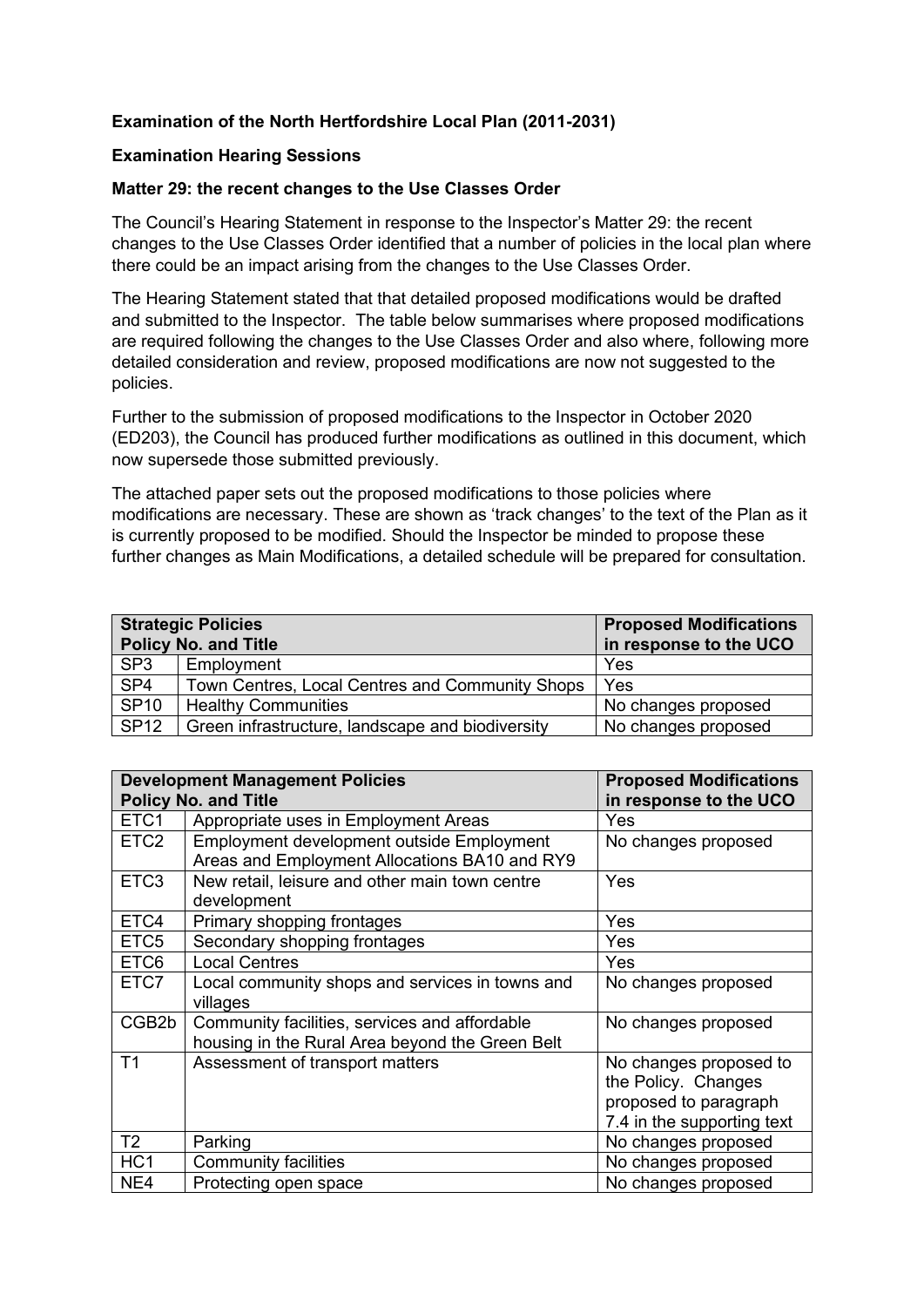| <b>NEx</b> | New and improved open space | changes proposed<br>No |
|------------|-----------------------------|------------------------|

|                 | <b>Site Specific Policies</b><br><b>Policy No. and Title</b>                                            | <b>Proposed Modifications</b><br>in response to the UCO |  |  |
|-----------------|---------------------------------------------------------------------------------------------------------|---------------------------------------------------------|--|--|
| <b>BA10</b>     | Employment allocations and site specific policy<br>criteria - Royston Road, Baldock                     | No changes proposed                                     |  |  |
| <b>HT11</b>     | Town Centre Uses allocations and site specific<br>Yes<br>criteria – Churchgate and its surrounding area |                                                         |  |  |
| <b>HT12</b>     | Town Centre Uses allocations and site specific<br>criteria - Paynes Park                                | Yes                                                     |  |  |
| <b>LG19</b>     | Town Centre Uses allocations and site specific<br>criteria - The Wynd, Openshaw Way                     | Yes                                                     |  |  |
| <b>LG20</b>     | Town Centre Uses allocations and site specific<br>criteria – Gernon Road                                | Yes                                                     |  |  |
| <b>LG21</b>     | Town Centre Uses allocations and site specific<br>criteria - Arena Parade                               | Yes                                                     |  |  |
| RY <sub>9</sub> | Employment allocations and site specific policy<br>criteria - Land north of York Way                    | No changes proposed                                     |  |  |
| <b>RY12</b>     | Retail allocations and site specific criteria - Town<br>Hall Site, Melbourn Street                      | No changes proposed                                     |  |  |

| Section 5 – Implementation, Monitoring and Review           | Yes |
|-------------------------------------------------------------|-----|
| Table 2: Key indicators and targets for monitoring policies |     |

Below is a 'track change' version of the relevant policies, supporting text or sections detailing all changes proposed to the relevant policies and supporting text.

Changes previously included in the original Schedule of proposed Main Modifications (November 2018) and consulted upon between January and April 2019 are shown in black text either in **bold** (for additions) or struck through (for deletions).

Any further modifications proposed by the Council in November 2019 in response to the Inspector's letters of July and August 2019 are shown in red text using the same formatting.

The proposed amendments to the policies and the supporting text in response to the changes to the Use Classes Order are also shown in red text using the same formatting but are additionally **highlighted**.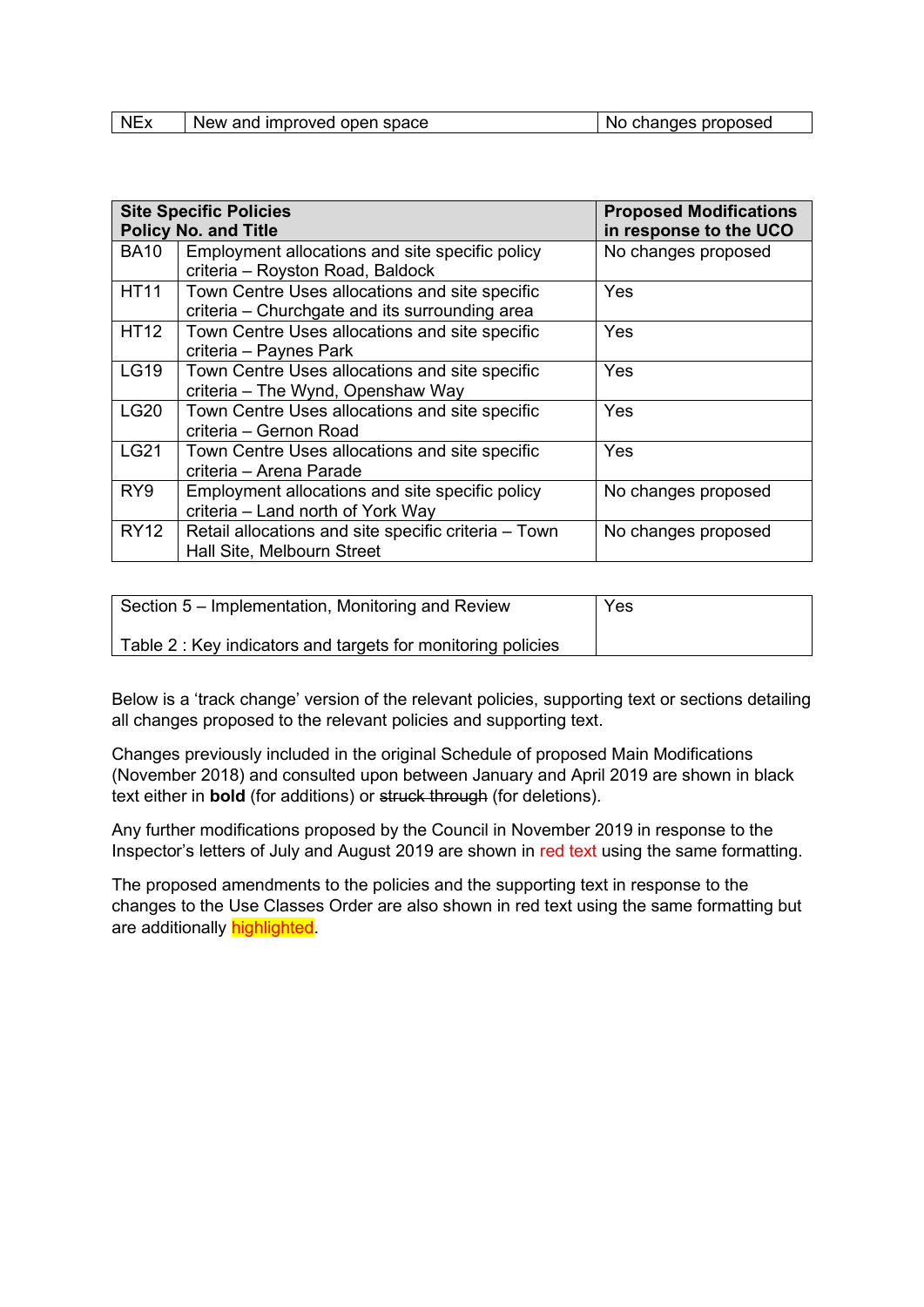# **4 Strategic Policies**

## **Economy & Town Centres**

## **Policy SP3: Employment**

The Council will proactively encourage sustainable economic growth, support new and existing businesses and seek to build on the District's strengths, location and offer. We will

- a. **Allocate** Bring forward an adequate supply and range of employment land in Hitchin, Letchworth Garden City, Baldock and Royston **to meet the needs of the Functional Economic Market Area** requirements of the local economy over the plan period to 2031. **The allocations as shown on the Policies Map are :**
	- **i. east of Baldock BA10 (19.6ha); and**
	- **ii. west of Royston RY9 (10.9ha);**
- b. Designate **Safeguard** the Employment Areas within the District's main settlements**, as shown on the Policies Map,** to enhance and **protect their**  safeguard employment potential **for office, research and development, industrial or storage and distribution uses**;
- c. Support additional employment provision through the new designations allocations shown on the on the Policies Map designations at:
	- i. the former Power Station, Letchworth Garden City (1.5ha);
	- ii. east of Baldock (19.6ha); and
	- iii. west of Royston RY9 (10.9ha);
- d. Work with landowners, developers and, for allocated **housing** sites on the edge of the District, adjoining authorities to identify an appropriate amount of employment land to be included through the masterplanning process in strategic housing sites major new developn
- e. **Permit an appropriate range of offices, research and development, light industrial or B and E class employment uses within these areas;** [R*einstate criterion (e) – Proposed for deletion in error*]
- f. Promote and support the expansion of the knowledge based economy in the District. Proposals for the redevelopment of existing employment sites and the development of new allocated employment sites which increase the level of knowledge-intensive employment will be supported in principle.
- g. Support **offices, research and development, light industrial and** B **Class**  and relevant E class uses in appropriate locations outside of designated employment areas, including offices in main town centres and concentrations of B-class **these employment** uses in certain Category A villages; and
- h. Ensure relevant policies of this Plan recognise the contribution of **sectors other than B Class uses and offices, research and development and light industrial uses, including tourism, to the provision of jobs**. **non-Bclass sectors, including tourism, to the provision of jobs in the District**.

4.19 In planning this policy, employment generating uses land usually refers to 'B-class and "E-class" uses which are :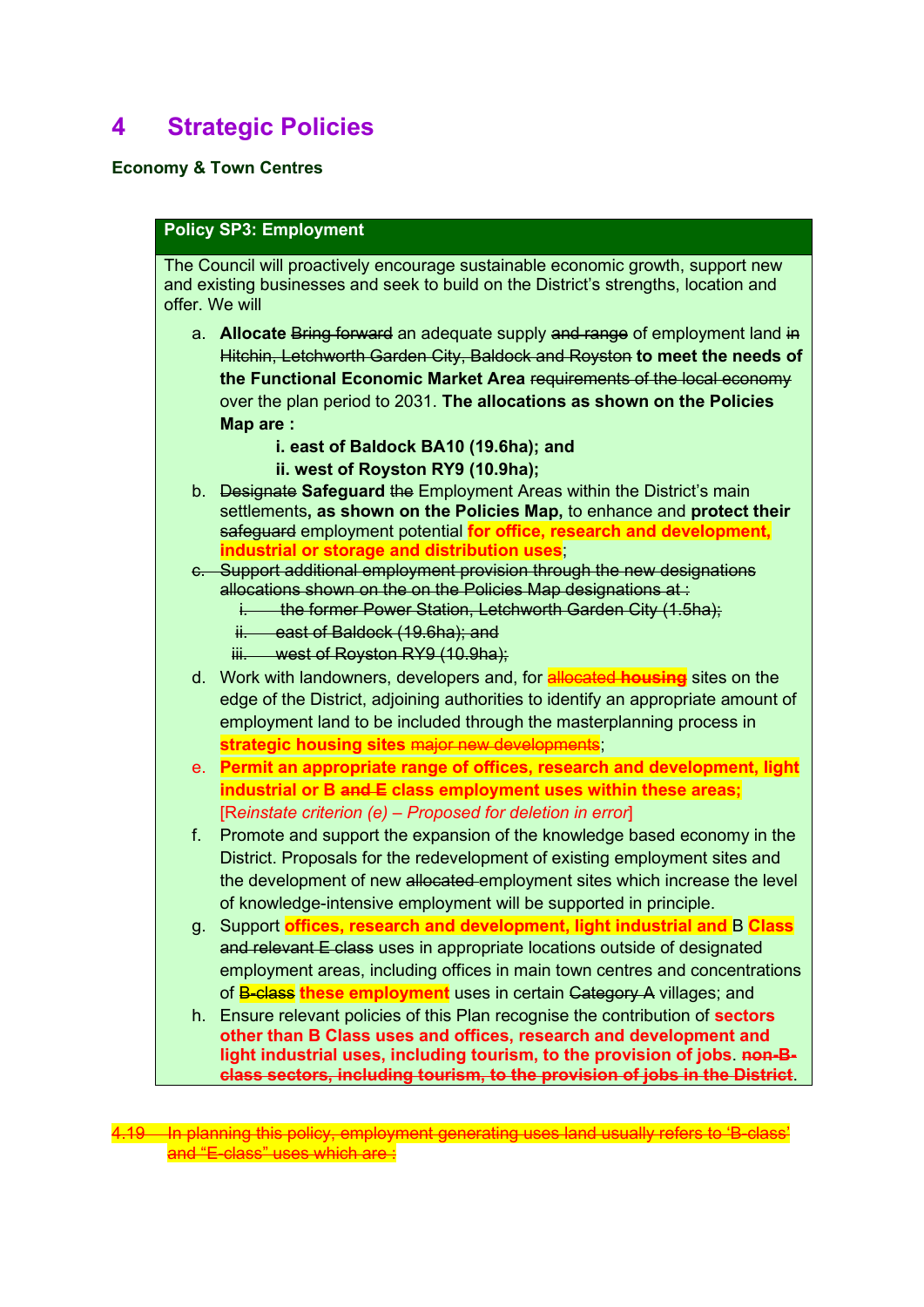• B1(a) – offices • B1(b) – research and development • B1(c) – light industry • B2 – general industry; and – storage and distribution; and • E – offices, research and development and light industrial.

- 4.20 The Council wants to see sustainable economic growth within North Hertfordshire. Skills, housing and economic development should be appropriately balanced. This will be achieved, in part, by working with other partners and through delivery of the Council's own economic development plans and projects.
- 4.21 North Hertfordshire District Council is a member of both the Hertfordshire Local Enterprise Partnership (LEP) and the Greater Cambridge Greater Peterborough LEP. This reflects its location and the varying economic influences on the District's settlements and rural area. Both LEPs will be important stakeholders regarding how the North Hertfordshire economy grows and develops in the future. In particular t **T**he Hertfordshire LEP is seeking to regain the county's competitive edge by encouraging increased employment growth and enterprise.
- 4.22 The employment strategy of this Plan is driven by three, interlinked priorities for the North Hertfordshire economy:
	- Increasing representation in high skilled and high value sectors:
	- Reducing out-commuting by providing greater opportunities for people to both live and work in the District; and
	- Aligning employment development with housing growth to promote sustainable patterns of development and access by non-car modes.
- 4.23 Our evidence shows that, compared to national averages there is a higher concentration of people working in the District employed in sectors such as manufacturing, construction, retail, motor trades, property, entertainment and recreation in North Hertfordshire. Many higher skilled residents commute out of the District for employment. Nonetheless sectors such as finance & insurance and information & communication make a substantial contribution to the District's overall economic output, although not employing a huge number of people. These represent opportunities for future expansion and development<sup>1</sup>.
- 4.24 North Hertfordshire also fails to perform as well as some other Districts in Hertfordshire with regard to the knowledge economy. In partnership with key stakeholders, we will seek to increase the number of highly skilled jobs in the District. Economic growth sectors which are knowledge-intensive will be targeted. This includes research and development (R&D), life sciences, advanced manufacturing, computer-related activities, and other business activities in combination with growth of the low-carbon economy. With other stakeholders, the Council will:
	- encourage business start-ups in the knowledge economy;
	- help develop existing local businesses in the knowledge economy;
	- target knowledge based businesses into North Herts; and
	- promote the take up of any new jobs by local people by promoting specific training and targeting recruitment at local residents.

<sup>1</sup> Employment land review (Regeneris Consulting, 2013)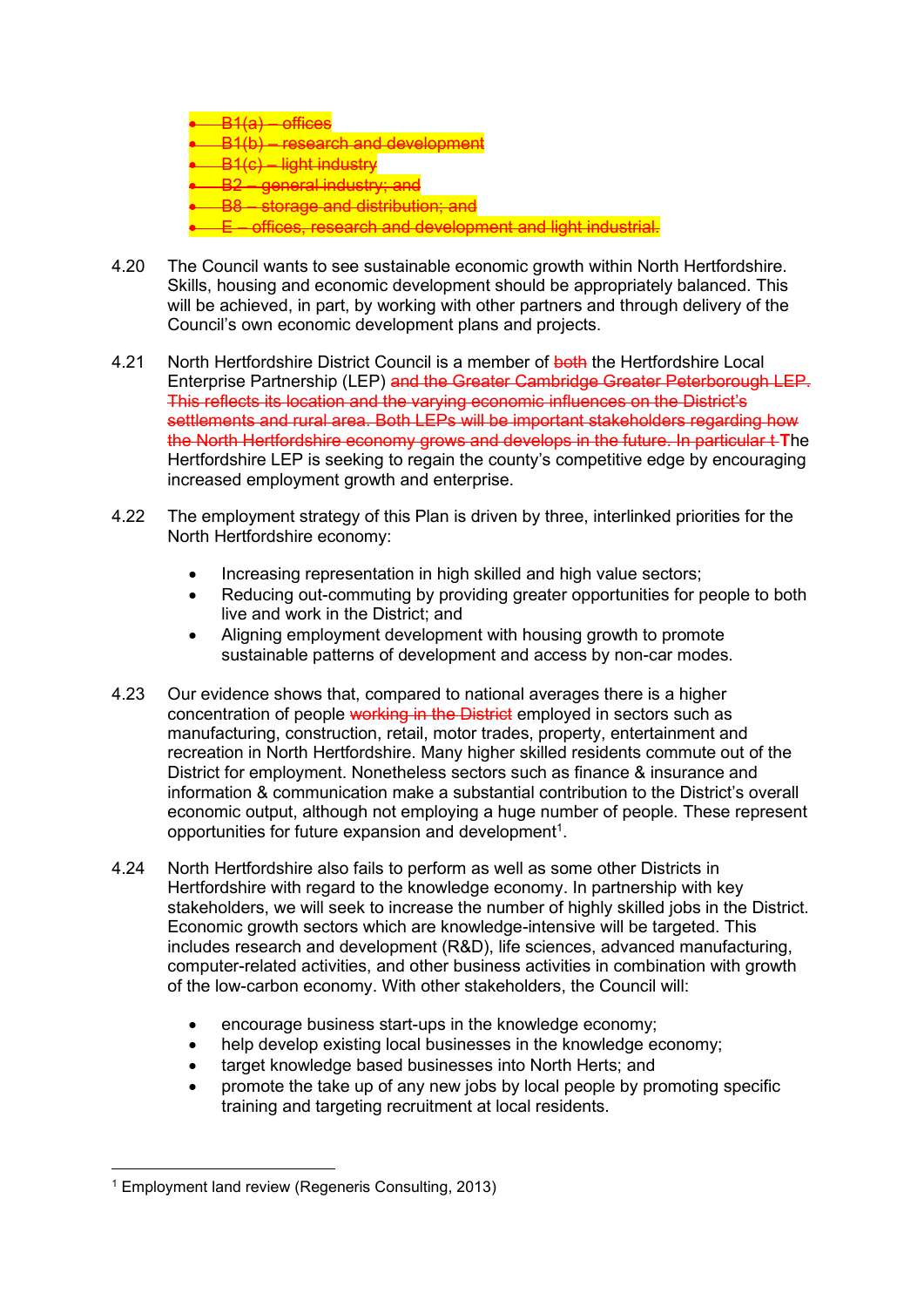- 4.25 Due to the good levels of connectivity to other centres of employment, such as Stevenage, Welwyn Hatfield, and London it is unlikely that all the extra economically active population over the plan period will take up jobs within the District. In 2011, over a quarter of North Hertfordshire's working population were employed in these three centres, within another quarter employed elsewhere outside the District<sup>2</sup>.
- 4.26 Trend-based forecasts reflect these patterns and anticipate continued increases in out-commuting from North Hertfordshire over the plan period<sup>3</sup>. Unchecked, this would lead to increased pressure on transport infrastructure that is already under strain at peak periods. This Plan therefore makes employment provision for **offices, research and development, light industrial, general industry and storage and distribution** at above modelled levels.
- 4.27 The settlements of Hitchin, Letchworth Garden City and Baldock are very close together. There is a significant amount of commuting between these settlements. However, Baldock presently has a relatively low amount of employment land per person.
- 4.28 A significant new employment **allocation** for **certain E class uses (office, research and development, industrial processes), B2 (industrial) and B8 (storage and distribution) class uses** site will be developed **out** at the east of Baldock, supporting the proposed increase in residential development in the town (see Policy SP8). The allocation benefits from proximity to existing employment uses as well as existing and planned residential development. It has access to the strategic road network via the A505 Baldock Bypass.
- 4.29 Economic activity is not contained by the District boundary and North Hertfordshire needs to be viewed within its wider Functional Economic Market Area (FEMA). Joint work has identified a FEMA along the A1 (M) corridor. This area broadly covers North Hertfordshire, Stevenage and the eastern part of Central Bedfordshire<sup>4</sup>. The allocation at Baldock also takes account of the long-term employment needs which will arise within the wider FEMA. Stevenage, in particular, anticipates a shortfall of employment land against modelled requirements<sup>5</sup>. These models assume continued commuting from North Hertfordshire to Stevenage, yet there is insufficient land in Stevenage to cater for the resultant growth.
- 4.30 Within Hitchin and Letchworth Garden City, employment area designations from the previous local plan will be broadly retained, with some modest releases of sustainable, brownfield sites for residential development. Within Letchworth, the former power station site at Works Road has been brought back into use for employment purposes**.** and is reflected in a new planning designation.
- 4.31 Royston is somewhat separate from the Hitchin / Letchworth Garden City / Baldock area, in geographical terms and in employment and labour market terms. The Royston economy is influenced by both Hertfordshire and Cambridgeshire economies. Consequently, the employment area has a low vacancy rate. The allocation of further land here as a planned extension to the York Way employment area is a sustainable approach that will enable flexibility in the long term, especially in conjunction with the additional residential growth allocated to this area.

<sup>2</sup> Annual population Survey (ONS, 2010-2011)

<sup>3</sup> East of England Forecasting Model (EEFM) (Cambridgeshire Insight, 2014)

<sup>4</sup> Functional Economic Market Area Study (NLP, 2015)

<sup>5</sup> Stevenage Borough Local Plan 2011-2031: Publication Draft (Stevenage Borough Council, 2016)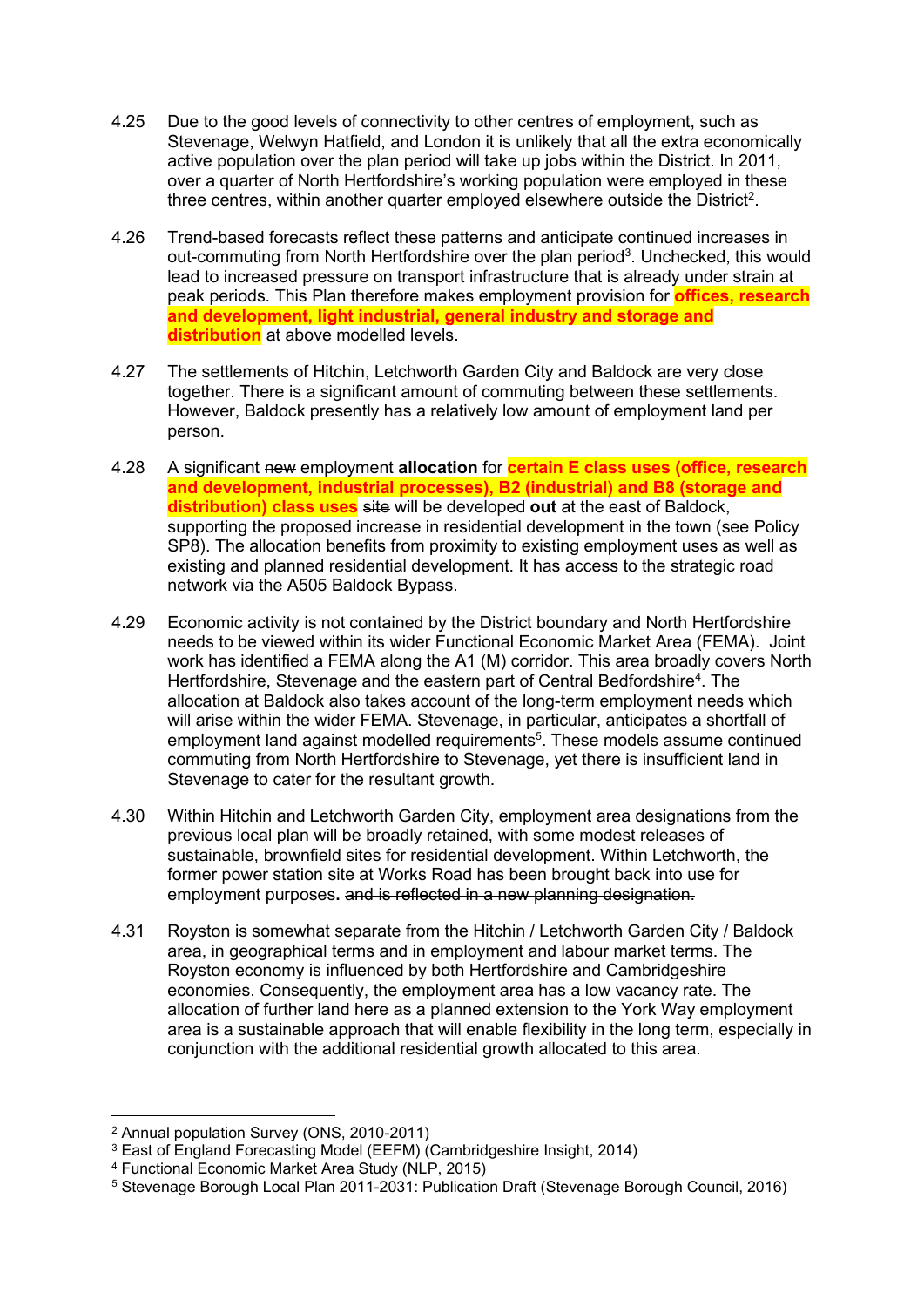- 4.32 Over the plan period this approach will provide substantial opportunities to reduce commuting that occurs across and beyond the District, redressing the employment balance.
- 4.33 Within these designated areas, an appropriate range of **offices, research and development, light industrial, general industry and storage and distribution** B**class** uses will be permitted in line with the detailed policies of this Plan.
- 4.34 B-class uses will not be solely confined to designated employment areas. A number of employment premises are located outside of defined areas and these will continue to be supported where they are compatible with other surrounding uses. In particular, office uses will continue to be supported in the main town centres (see Policy SP4), in line with national planning policy.
- 4.35 Beyond our main towns, there is a steady demand for rural employment land and premises. Owing to the size and extensive spread of rural settlements these types of development are best dealt with on a case-by-case basis rather than through allocations, although our general approach will be to direct concentrations of rural business to the Category A **larger** villages. There are quite sizeable employment sites in villages such as Ashwell, Codicote, Kimpton, Little Wymondley and Weston which provide rural jobs and should be retained.
- 4.36 Approximately 45% of all jobs fall **within the office, research and development, light industrial sectors or** into the B uses classes. The rest of the jobs in the local economy consist of services such as retail, health, education and leisure, or 'footloose' careers in sectors such as construction and the trades. The role of these non-B-class sectors in the overall employment balance of the District is recognised and will continue to be supported **where appropriate**.
- 4.37 Our Sustainability Appraisal says our policy provides strong support for employment growth and diversification in North Hertfordshire.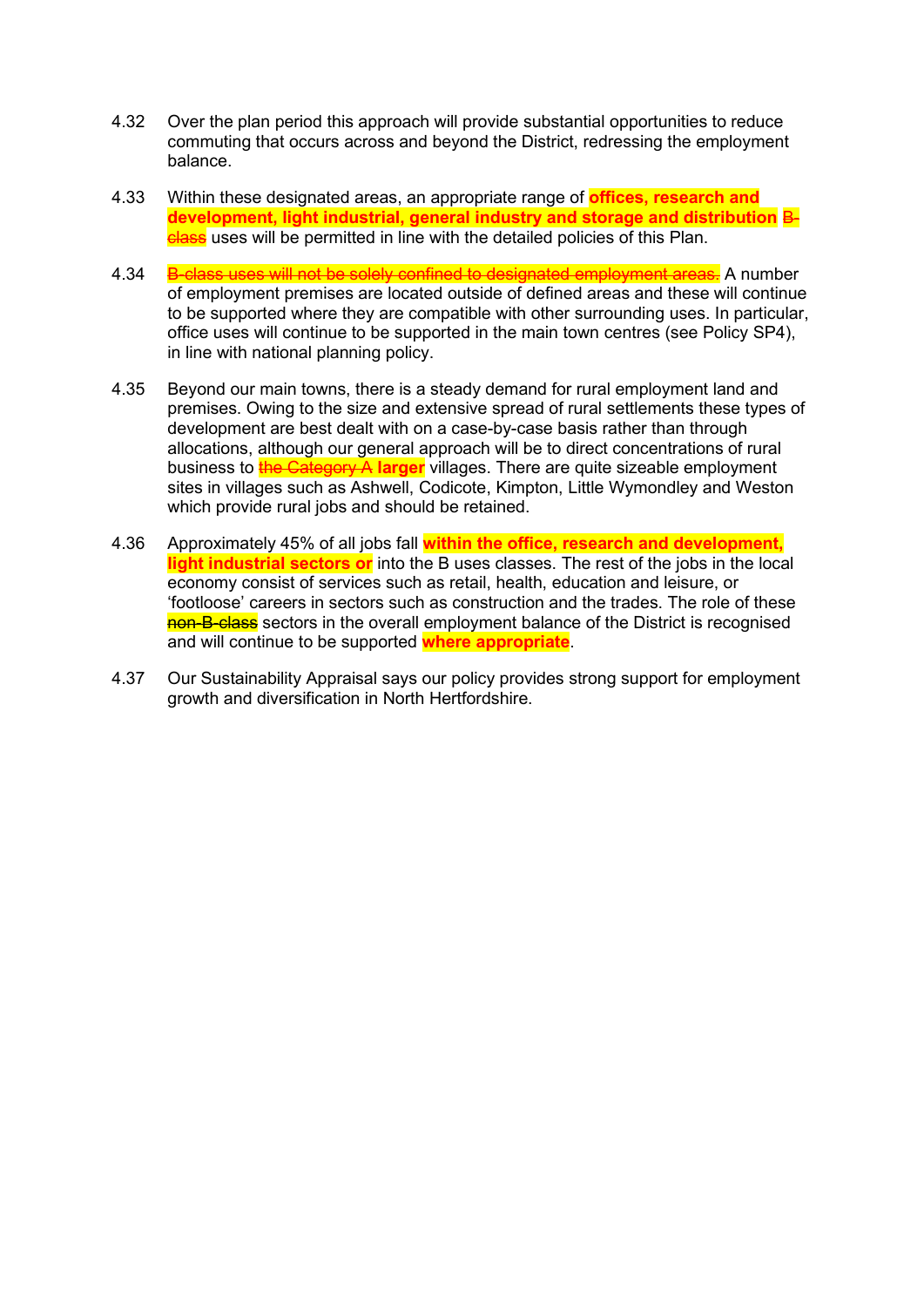## **Policy SP4: Town Centres, and Local Centres and Community Shops**

The Council will make provision for an appropriate range of retail **and service** facilities across the District and are committed to protecting the vitality and viability of all centres. We will:

- a. Promote, protect and enhance the **provision of shops, financial and professional services, café or restaurants, pubs or drinking establishments or takeaways in** retail and service functions of the following centres in our retail hierarchy:
	- i. The town centres of Hitchin, Letchworth Garden City, Baldock and Royston;
	- ii. 13 existing local centres consisting of:
		- village centres at Ashwell, Codicote and Knebworth;
		- seven centres in Hitchin
		- two centres in Letchworth Garden City; and
		- the centre at Great Ashby: and
	- iii. 2 new local centres north of Baldock and East of Luton within the strategic housing sites identified in this Plan;
- b. Support proposals for main town centre uses in these locations where they are appropriate to the size, scale, function, catchment area, historic and architectural character of the centre;
- c. Identify Primary Shopping Frontages within town centres where A1 retail uses **the sale of comparison and convenience goods<sup>6</sup> , cafés and restaurants** will be expected to concentrate
- d. **To ensure the District's towns maintain their role and market share, make provision for up to** 38,100<del>m<sup>2</sup></del> gross sq.m of additional A-class floorspace over the plan period **comprising shops, financial and professional services, café or restaurants, pubs or drinking establishments or takeaways**, **including the re-occupation of vacant floorspace,** consisting of:
	- i. 22,500  $\text{m}^2$  gross sq.m comparison goods (e.g. clothes, shoes, furniture, carpets);
	- ii. 8.600  $\text{m}^2$  **gross sq.m** convenience (e.g. food, drink, toiletries); and
	- iii. 7,000  $m^2$  gross sq.m food and beverage outlets **under Use** Classes A3-A5 **(e.g. restaurants, takeaways and bars).**

**38,100 gross sq.m is a district wide retail capacity but it is principally derived from the retail capacity projections for the four town centres, as indicated below:**

| <b>Years</b>   | 2016-2021 | 2021-2026 | 2026-2031 | <b>Totals</b> |
|----------------|-----------|-----------|-----------|---------------|
| <b>Baldock</b> | 300       | 1,600     | 1,400     | 3,300         |
| <b>Hitchin</b> | 3,800     | 3,600     | 3,700     | 11,100        |
| Letchworth     | 2,400     | 3,300     | 3,500     | 9,200         |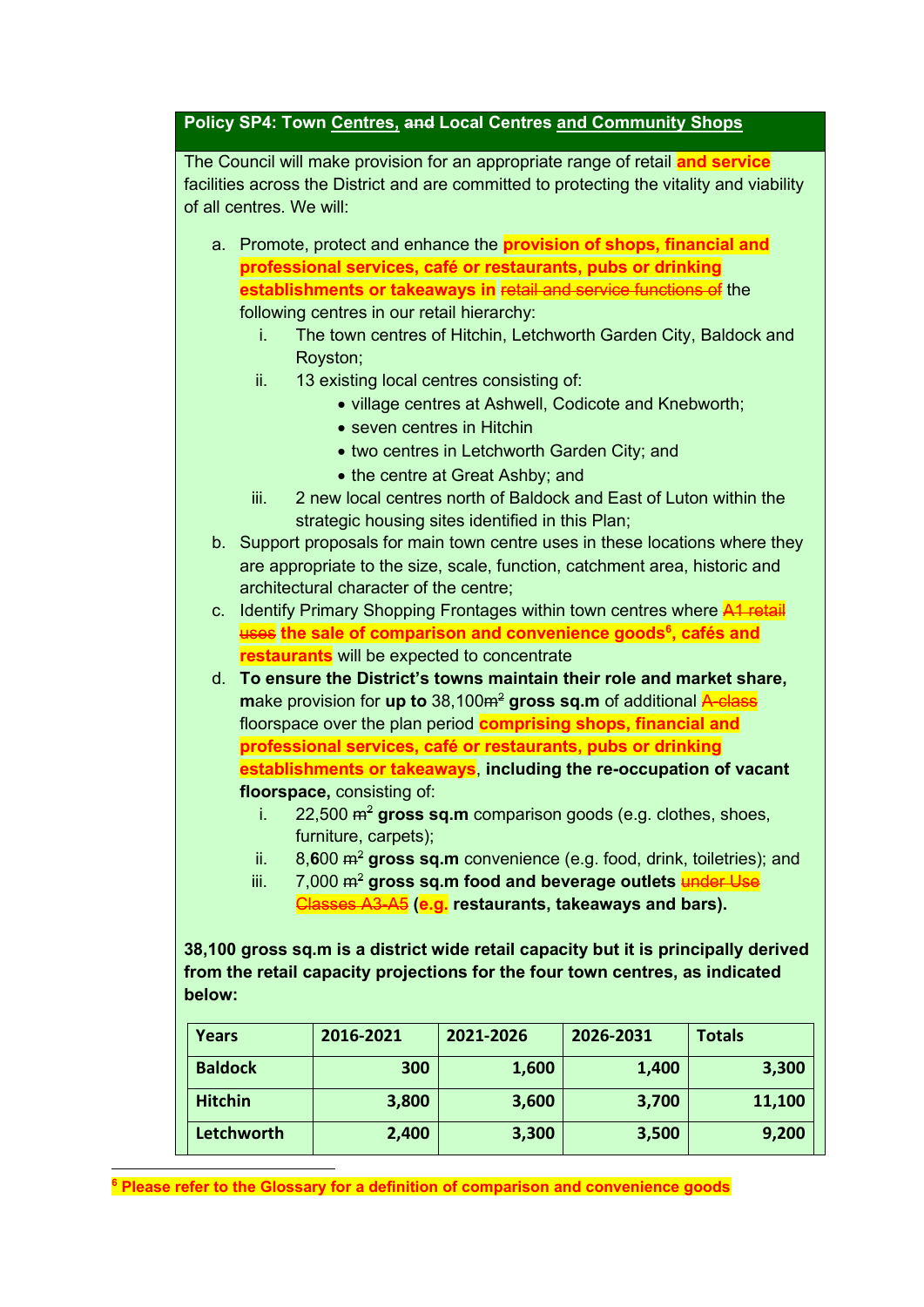| <b>Royston</b>                                                         | 3,200  | 2,000  | 1,900  | 7,100  |
|------------------------------------------------------------------------|--------|--------|--------|--------|
| Urban<br><b>Extensions</b><br><b>Strategic</b><br><b>Housing Sites</b> | 1,500  | 2,700  | 2,600  | 6,800  |
| <b>Other</b>                                                           | 200    | 200    | 200    | 600    |
| <b>Total</b>                                                           | 11,400 | 13,400 | 13,300 | 38,100 |

**The three town centres of Baldock, Hitchin and Letchworth Garden City have significant overlapping markets, with spend leakage from Letchworth Garden City to Hitchin and a lack of physical space at Baldock to accommodate its projected retail capacity. To address the leakage and physical capacity across these three centres the indicative distribution and phasing of provision is as follows:** 

| <b>Years</b>                                                           | 2016-2021* | 2021-2026 | 2026-2031 | <b>Totals</b> |
|------------------------------------------------------------------------|------------|-----------|-----------|---------------|
| <b>Baldock</b>                                                         | 0          | $\bf{0}$  | $\bf{0}$  | 0             |
| <b>Hitchin</b>                                                         | 0          | 3,700     | 3,300     | 7,000         |
| Letchworth                                                             | 5,350      | 5,500     | 5,000     | 15,850        |
| <b>Royston</b>                                                         | 4,350      | 2,200     | 1,800     | 8,350         |
| Urban<br><b>Extensions</b><br><b>Strategic</b><br><b>Housing Sites</b> | 0          | 3,400     | 2,900     | 6,300         |
| <b>Other</b>                                                           | 0          | 300       | 300       | 600           |
| <b>Total</b>                                                           | 9,700      | 15,100    | 13,300    | 38,100        |

**\*2016 to 2021 projections includes take-up of vacant units and the implementation of commitments**.

- e. **Prepare and m**aintain up-to-date town centre strategies to support this approach and / or adapt to change. **These will be used to inform whether a review of this plan's retail strategy is required by the end of 2023**; and
- f. Support the retention and provision of shops outside of identified centres where they serve a local **day-to-day** need.

## **4.xx In relation to policy SP4, retail and service facilities refers to the sale of comparison and convenience goods, cafés and restaurants (E-class use) along with pubs and drinking establishments and takeaways (sui generis). These were previously Class A uses.**

4.38 The District contains a range of retail and service centres, from medium sized towns to small village and neighbourhood centres. Each one performs a particular role to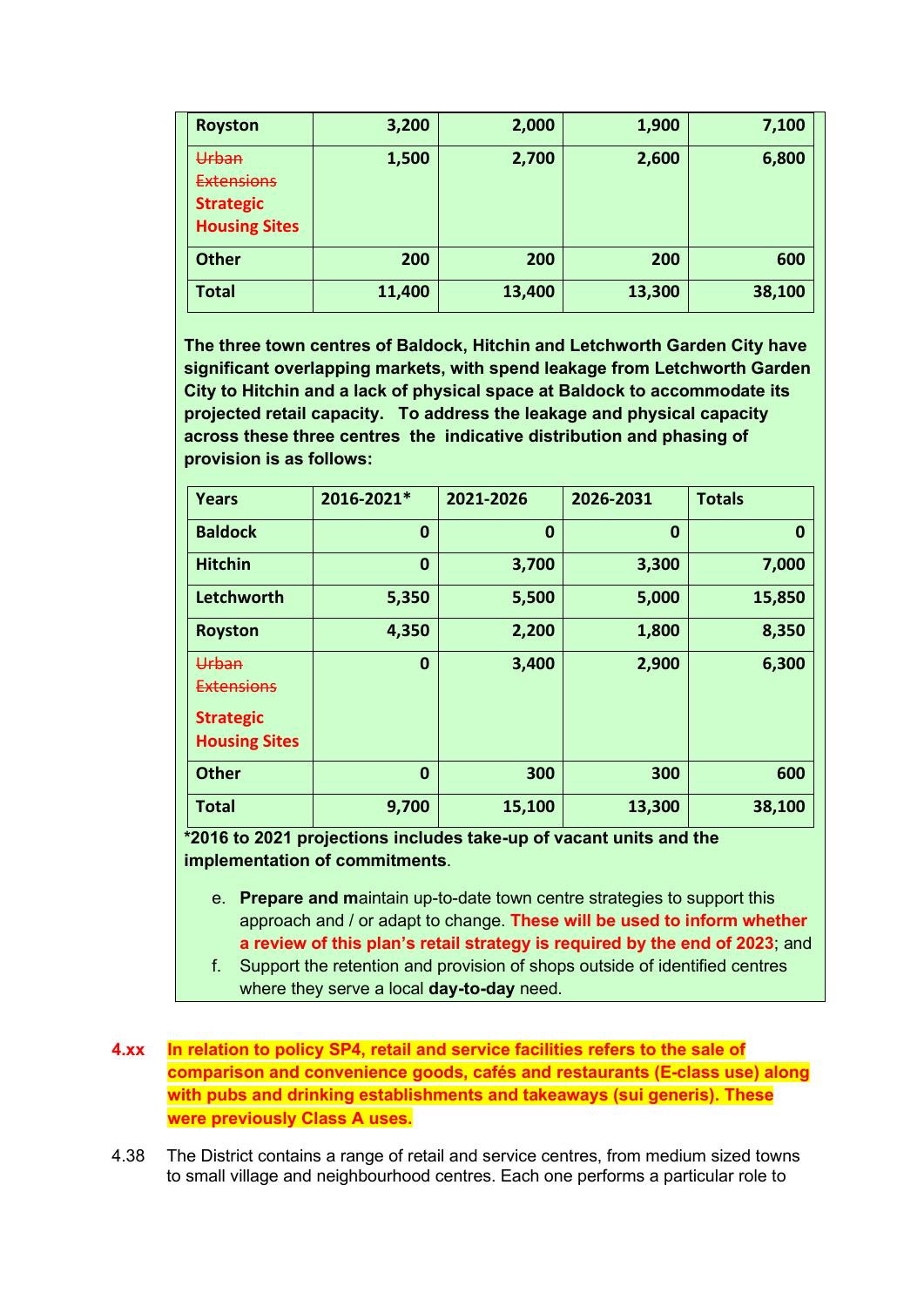meet the needs of its catchment population and is part of a network of centres within the District. The Council is committed to protecting the vitality and viability of all centres.

- 4.39 North Hertfordshire lies within complex shopping catchment areas, which include Cambridge as a regional centre and Bedford, Luton, Stevenage and Welwyn Garden City as major town centres. The District itself has four town centres: Hitchin is the largest, followed by Letchworth Garden City and then the smaller town centres of Royston and Baldock. There are also a number of local village and neighbourhood centres.
- **4.xx The Local Plan strategy for town centre uses is to maintain the District's market share. This means that across the district, the retail capacity will be met principally in the four town centres. This is to maintain the current retail hierarchy within the District and the wider catchment areas.**
- **4.xx However given that Baldock, Letchworth Garden City and Hitchin are in close proximity, leakage of the projected retail expenditure for each town is likely to occur. The most significant is leakage from Letchworth Garden City to Hitchin.**
- **4.xx In addition there is less physical capacity in Baldock and Hitchin to accommodate their projected retail capacities. The retail strategy for the District is therefore to direct the capacity to Letchworth Garden City over the plan period, which has greater potential for physical space and to recapture its leakage.**
- 4.40 We are committed to promoting the well-being of the town centres in the District. Town centre strategies have been produced for the main centres of Hitchin, Baldock, Letchworth Garden City, and Royston. These promote the vitality and viability of the centres and cover all those aspects of policy guidance with a spatial dimension relevant to town centres, including economic, environmental and social well-being and matters such as community safety, community facilities, traffic management, marketing and delivery. The strategies provide a method of keeping town centre development up-to-date and flexible to take account of ongoing changes in the retail environment, **and could result in the requirement to review the retail strategy set out in this Plan. Work on these town centre strategies will commence within 12 months of the adoption of this Plan. They These town centre strategies will be monitored and reviewed during the life of this Local Plan.**
- 4.41 Our detailed policies set out our approach to development applications, including for changes of use. In general terms, A1 retail **the sale of comparison and convenience goods, cafés and restaurants** will be expected to concentrate within the defined primary frontages with a wider variety of A-class **related retail and service** uses, **that are pubs or drinking establishments** permissible in secondary frontage areas.
- 4.42 The village centres of Codicote and Knebworth are large enough to provide a focus for the communities local to them and a range of everyday shopping facilities and services. The village centre of Ashwell contains a more limited range of shops and services and is more fragmented than Codicote and Knebworth's village centres. However, Ashwell still has enough shops, services and facilities to have a designated centre, unlike many other small settlements in the District.
- 4.43 The suburban neighbourhood centres in Hitchin, Letchworth Garden City and Great Ashby vary considerably, in terms of size, range of shops and services and catchment area. However, they are all worthy of a level of protection as they serve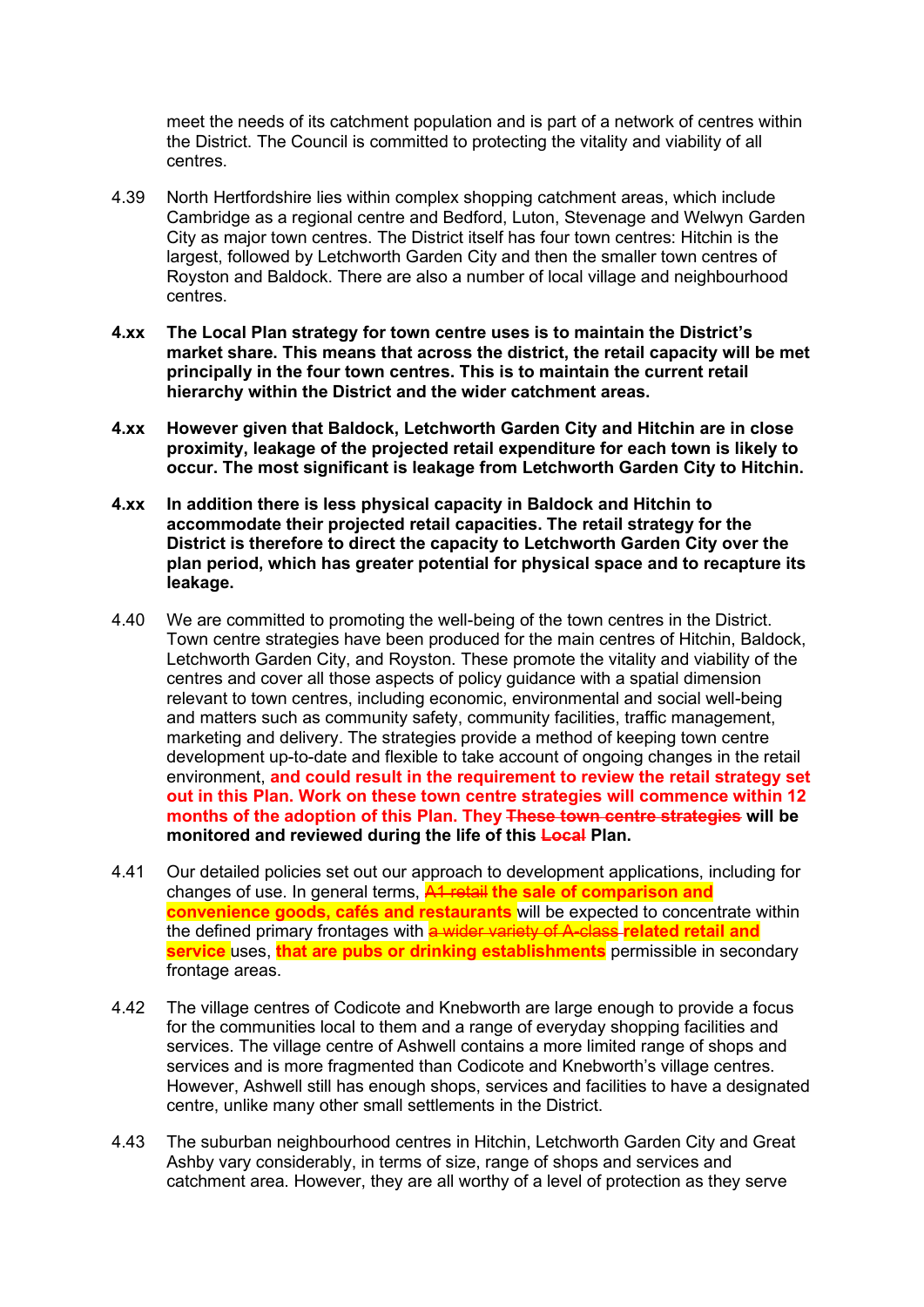the day to day needs of the local community. The Council wants to improve and protect the District's centres, reduce the need for unnecessary travel to alternative facilities and ensure that the proportion of expenditure going outside the District does not increase.

- 4.44 The growth of the District will require additional centres to be provided to serve the largest new developments urban extensions **strategic housing sites. The centres for the two largest sites** at Baldock and on the edge of Luton **are expected to contain a wider range of retail facilities.** Once built, these will become local centres in our retail hierarchy and future proposals within them will be assessed appropriately.
- 4.45 These will be supplemented by smaller, neighbourhood-level centres in these and other Strategic Housing Sites which will not form part of the formal retail hierarchy but will be protected by the general retail policies of this Plan.
- 4.46 Our evidence shows there will be a steady growth in retail demand over the plan period, **although projected growth post-2026 carries a degree of uncertainty due to changing shopping and retail patterns and the effects of Covid- 19. Projected growth is** driven in part by planned population growth but also by underlying changes in the way people shop and how much money they have available to spend. It is anticipated that on-line shopping will continue to grow whilst a certain amount of future demand can be accommodated through the re-occupation of existing, vacant shop units. However, it is also necessary to identify new sites for retail<sup>7</sup>. Projected retail needs, and particularly those in the post-2026 period, **will be kept under review via the monitoring framework and updated retail studies.**
- 4.47 Some of this future demand will be met within the development sites identified in this Plan, ensuring that new residents have access to an appropriate range of local shops. Where planned urban extensions adjoin towns outside of the District, we will work with neighbouring authorities to identify the most appropriate types and levels of additional provision.
- 4.48 Further allocations are identified within our main towns to accommodate the remainder.
- 4.49 A number of shops are located outside of our retail hierarchy. This includes individual premises and small groups of shops that perform a neighbourhood function, including those in a number of rural settlements. Our detailed policies set out our approach.
- 4.50 Our Sustainability Appraisal concludes that this policy provides clear support for existing town and local centres and should have direct economic benefits and contribute to the achievement of sustainable patterns of land use.

<sup>7</sup> North Hertfordshire Retail Study Update (Nathaniel Lichfield & Partners, 2016)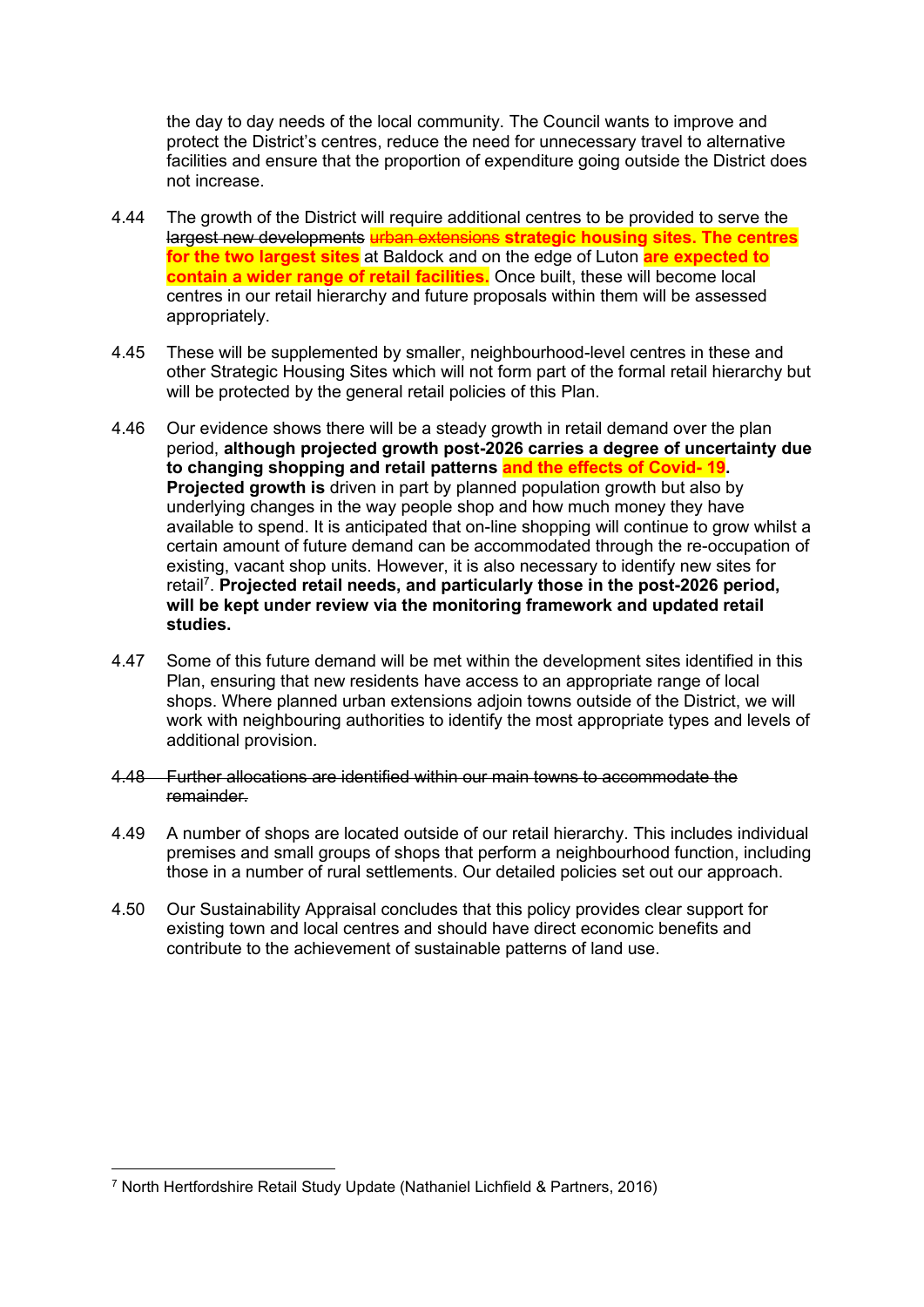## **Policy ETC1: Appropriate uses in Employment Areas**

Within the **safeguarded** allocated Employment Areas, **and the Employment Allocations (BA10 and RY9),** as shown on the **Policies** Proposals Map, planning permission will be granted where **for office, research and development, industrial processes, industrial and storage and distribution uses provided**:

- a. Within those parts of the Employment Areas designated for business use only, development is for Use Class B1;
- b. Elsewhere within Employment Areas, development is for Use Classes B1, B2 or B8;
- c. **For allocated sites a**ny relevant site-specific criteria are met; and
- d. Any Use Class B8 development is easily accessible from the primary road network.

Planning permission for other employment-generating uses will be granted as an exception to the above criteria **provided** they are:

- i. Ancillary to the above uses;
- ii. Essential to the continued operation of an established premises;
- iii. Would bring comparable benefits to **office, research and development, industrial processes, industrial and storage and distribution uses B**-class use in the same location; or
- iv. Would make use of a site that would otherwise be likely to become or remain vacant for an extended period of time.

**Conditions and legal agreements will be used to limit uses to ensure that development meets, and will continue to meet, identified employment needs.**

- 5.1 Within the four main towns there are a number of established Employment Areas, where the majority of employment premises are located. They include  $B1$  business, B2 general industrial and B8 storage and distribution uses **certain E class uses (office, research and development, industrial processes), B2 (industrial) and B8 (storage and distribution) class uses**. They are well-established areas and are a valuable resource to the District.
- 5.2 Over the lifetime of this Plan these will be supplemented by the new allocations identified by Policy SP3 which will become Employment Areas covered by this policy. Detailed considerations for these sites are set out in the Chapter 13 [communities] of this Plan which must be taken into account.
- 5.3 In order to maintain an adequate level of employment land to meet the needs of the local economy, we will protect defined Employment Areas from uses which would undermine their purpose or be better located in other areas of the District. The Council does not wish to inhibit the ability of existing firms to expand. It will be supportive of the redevelopment of sites which would lead to an improvement in the quality of employment floorspace suited to modern day needs.
- 5.4 Within the employment areas, certain areas will be reserved for B1 uses such as offices, research and development and light industry only. Due to the constrained nature of the District's Town Centres, and the competition from other land uses,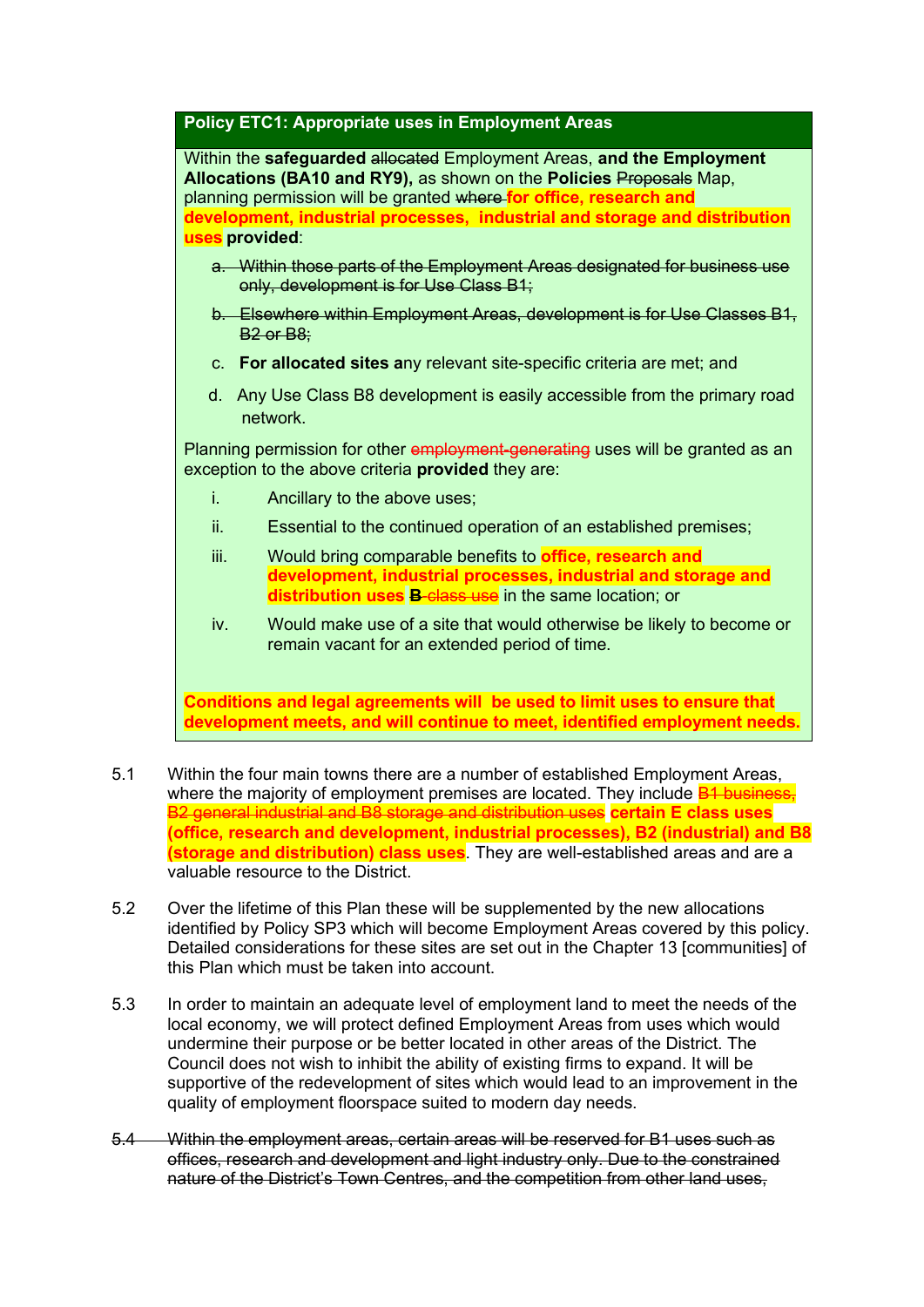much of the new office development anticipated over the plan period is likely to be within Employment Areas.

- 5.5 However, the Council recognises that Employment Areas are often sought-after locations for a number of other uses. It is recognised that there is a need for some flexibility to meet the needs of uses**, including sui generis uses such as motor trade uses and taxi vehicle depots** such as: tyre and exhaust centres, trade wholesalers, vehicle hire, plant hire, motor trade uses and taxi vehicle depots. These are often partial B uses, combining a retail element with a predominantly business, industrial or storage use, or are sui generis**<sup>8</sup> .** These uses tend to cause conflict in other parts of the towns, such as town centres or residential areas as a result of impacts on residential amenity and living condition.
- 5.6 Motor vehicle premises, in particular, usually include a mixture of sales and repairs. The sale of motor vehicles tends to provide lower density of employment than normally expected in an employment area. The amount of the retail sales element on larger developments will be restricted in order to protect the availability of, and maximise the use of, employment land. In addition, in order to prevent the change of use of buildings to **Class A1 (shops)** a condition will be imposed on any relevant grant of permission removing permitted development rights. These considerations apply to the sale of all types of vehicles.
- 5.7 Development proposals for uses in employment areas that are not for office, research and development, industrial processes, industrial and storage and distribution uses which seek to make use of the exception criteria of this policy will be considered on their merits. When assessing such proposals, the Council will have regard to (as applicable in each instance):
	- employment generation on site;
	- impact on relevant town centres**, including details of any sequential and / or impact testing**;
	- where appropriate, the level and type of retail involved on the site;
	- any potential benefits to the community or surrounding businesses from the proposed use;
	- the proportion of the site to be used for sales and display as opposed to repairs and servicing, in the case of motor trade uses;
	- accessibility by non-car modes of transport;
	- any evidence clearly demonstrating that:
	- the land or premises is no longer required to meet future employment needs of the District;
	- the land or premises is inappropriate or unfeasible for employment use, based on market conditions or amenity / living condition problems; **and**
	- no other suitable sites outside designated employment areas are viable and available: **and**
	- details of any sequential and / or impact testing.
- 5.8 A number of the District's Employment Areas are identified through the Hertfordshire Waste Local Plan as Employment Land Area of Search (ELAS) and parts of them may be acceptable for waste uses. The Hertfordshire County Council ELAS SPD<sup>9</sup> sets out specific considerations for each employment area.

 $8$  'Sui generis' is a term used to mean any use which does not fall within the use classes defined in the Use Classes Order.

<sup>9</sup> Hertfordshire County Council Employment Land Area of Search SPD (2015)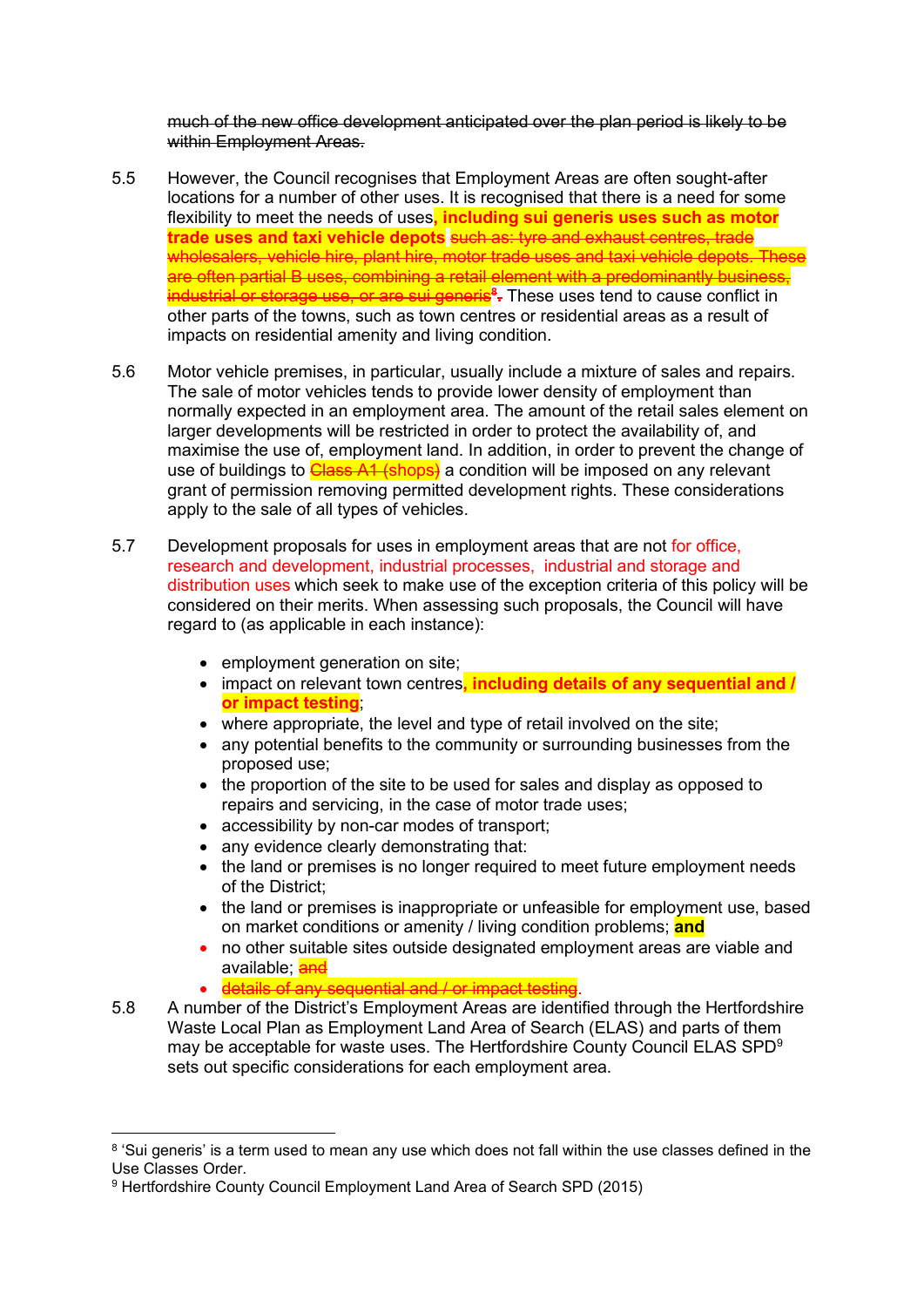**5.9 The Council is required to make provision for sufficient employment land over the plan period. To ensure that development meets identified employment needs, both now and in the future, conditions and legal agreements will be used.**

[*No further changes to Policy E2 or supporting text*]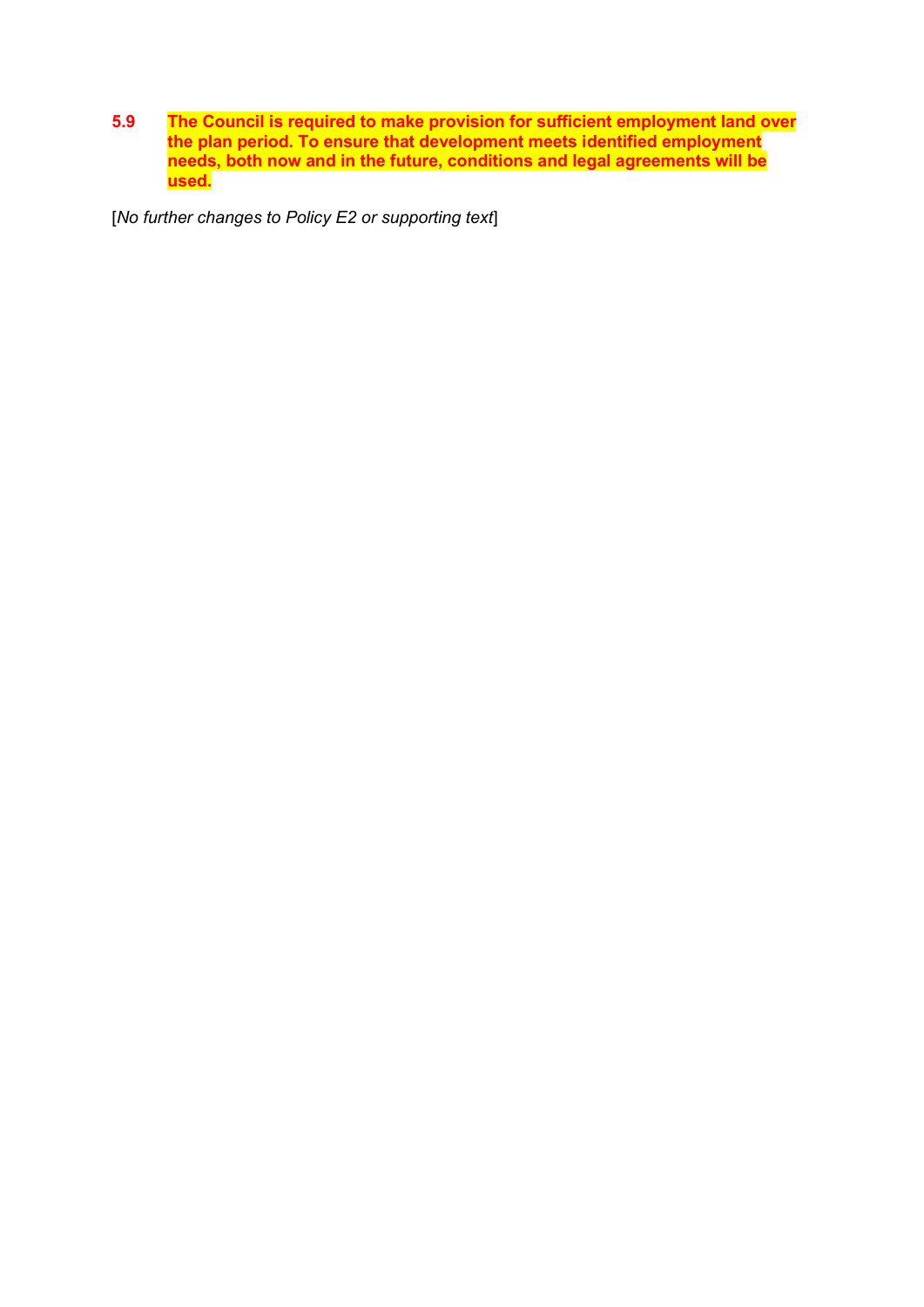**Policy ETC3: New retail, leisure and other main town centre development**

Planning permission for new retail, leisure and other main town centre**<sup>10</sup>** development will be granted **provided that** where:

- a. the sequential test is passed;
- b. **where the town centre development is outside of the town centre, an** impact assessment **is are** provided based on locally set the following **minimum floorspace** thresholds demonstrating there is no unacceptable harm to the vitality or viability of a designated **town** centre:
	- **Hitchin: 2,500 gross sq.m and above;**
	- **Letchworth Garden City: 1,000 gross sq.m gross and above;**
	- **Baldock, Royston and elsewhere: 500 gross sq.m and above;**
- c. within retail allocation sites, as shown on the Proposals **Policies** Map, any relevant site-specific criteria are met;
- d. the proposal is appropriate to the area in terms of use, size, scale, function, catchment area, historic and architectural character; and
- e. there would be no significant adverse impact upon living conditions.

**The Council will use planning conditions or legal agreements to limit uses to ensure that the identified retail needs are met, and will continue to be met, through the allocated sites.**

- 5.12 Our evidence establishes the need for additional retail, commercial and leisure floorspace in the District over the period to 2031<sup>11</sup>. This Plan identifies six allocated sites where a substantial proportion of these needs will be met.
- 5.13 In assessing proposals for main town centre uses, we will adopt the 'sequential approach' as set out in Government guidance<sup>12</sup>. Therefore, retail uses will be considered in the following order of preference:
	- 1. within the primary or secondary shopping frontages of town centres, on allocated sites within town centres, or in local centres;
	- 2. other parts of the town centres;
	- 3. the edge of centres; and
	- 4. out of centre, only where there are no available, suitable and viable sites which are sequentially preferable.
- 5.14 Business uses within town centres can add to the vitality and viability of centres. Office workers within a town centre will create more custom for shops and services. The Council is therefore generally supportive of new office development in town centres in accordance with the sequential test. Office development will be encouraged above ground floor retail.

**<sup>10</sup> Main town centre uses are defined in the Local Plan Glossary**

<sup>&</sup>lt;sup>11</sup> Town Centre and Retail Study (NLP, 2016)

<sup>12</sup> Paragraph 24 of the NPPF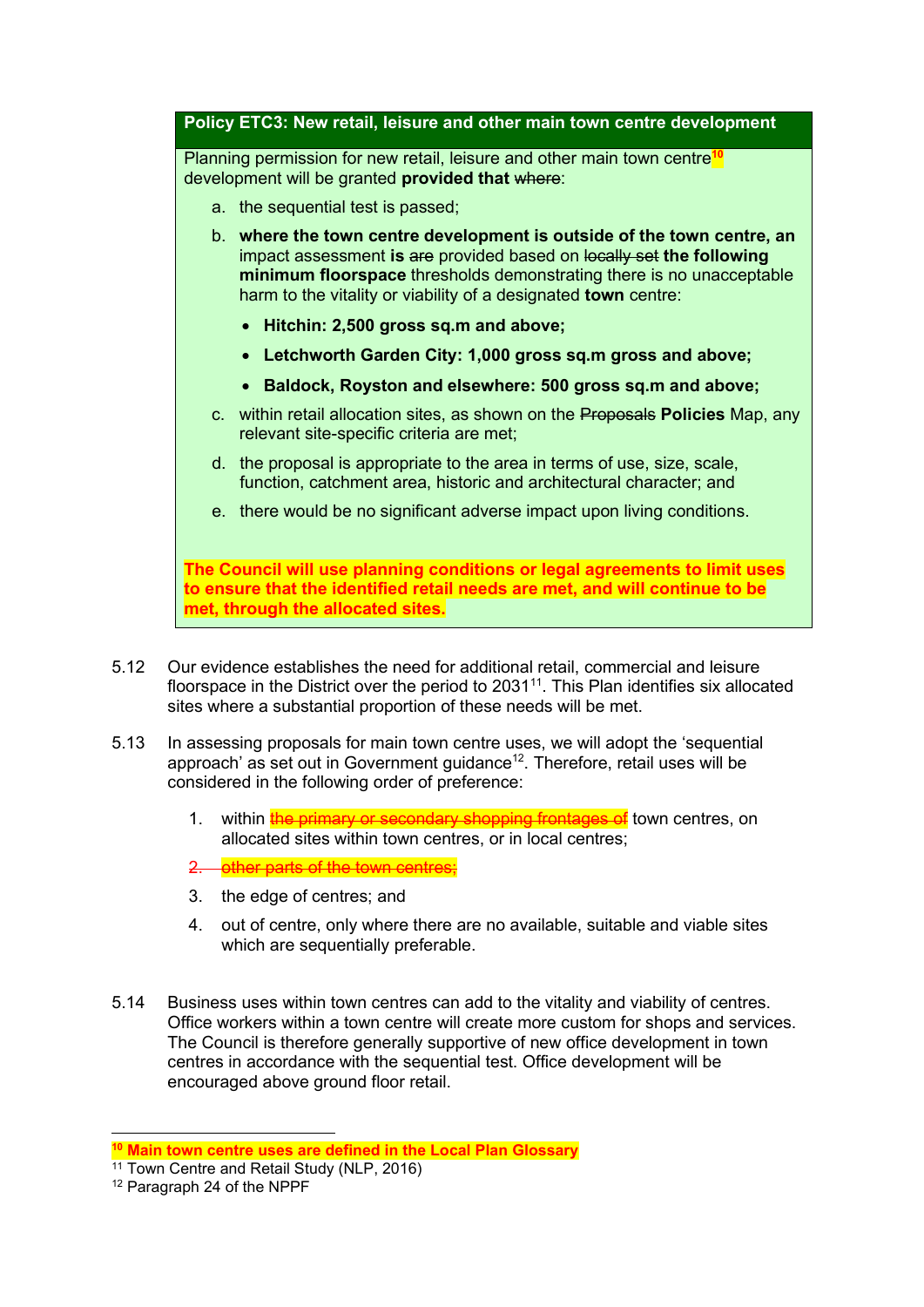- 5.15 The District has a number of local scale leisure facilities such as leisure centres and swimming pools. The provision of large scale leisure, entertainment and cultural facilities within the District is limited but this reflects the size of its catchment and the fact that residents also have good access to facilities in neighbouring towns such as Stevenage, Luton and Cambridge. North Hertfordshire's location within the catchment area of these larger centres will limit the potential for further commercial leisure and entertainment facilities.
- 5.16 Nevertheless, the first preference for the location of leisure facilities **is within the defined town centre boundaries**. encompasses a wider area than retail as leisure  $\frac{1}{2}$  the wider town centre areas to the primary shopping area. Therefore, the first preference for leisure facilities includes both the primary shopping area and wider town centre area.
- 5.17 For other town centre uses the test will start at number two in the list above.
- 5.18 With regard to retail use, the edge of centre is generally taken to mean up to 300m from the primary shopping frontage. For other main town centre uses, edge of centre means up to 300m from the town centre boundary<sup>13</sup>.
- 5.19 This Plan identifies thresholds for the application of the impact test in North Hertfordshire's towns in line with our evidence<sup>14</sup>. Applications for main town centre uses on sites outside the town centres, not otherwise in accordance with the development plan and exceeding the thresholds **in Policy ETC3** below must also be assessed against the impact considerations set out in Government guidance before planning permission will be granted.:
	- $\bullet$  Hitchin: 2,500m<sup>2</sup> and above
	- Letchworth Garden City: 1,000m<sup>2</sup> and above
	- Baldock, Royston and elsewhere: 500m<sup>2</sup> and above
- 5.20 **The Council is required to make provision for sufficient retail land over the plan period. To ensure that development meets identified retail needs, both now and in the future, conditions and legal agreements will be used**.

<sup>13</sup> Annex 2 of the NPPF

<sup>14</sup> Town Centre and Retail Study (NLP, 2016)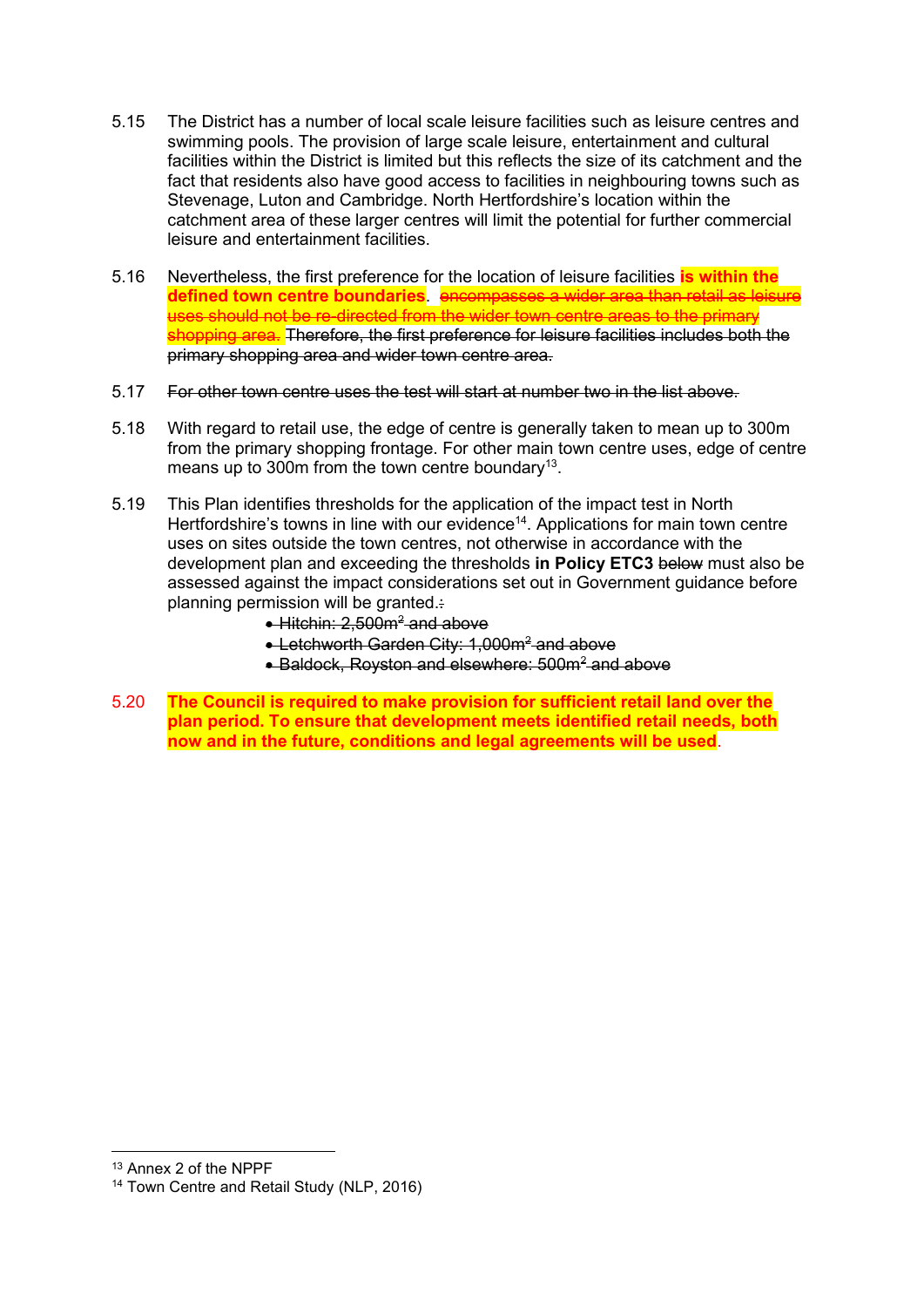## **Policy ETC4: Primary Shopping Frontages**

Town Centre boundaries for Hitchin, Letchworth Garden City and Royston are shown on the Proposals **Policies** Map. Within the designated Primary Shopping Frontages, planning permission will be granted at ground-floor level:

- a. for **retail A1 the sale of comparison and convenience goods**; or
- b. exceptionally for **an A3** or similar **other main town centre** uses **<sup>15</sup>** if they do **it does** not, individually or cumulatively, undermine the retail function of the centre and where the proposal will attract people to the centre, enhancing **in the daytime or detract from** the centre's vitality and viability**.**

## **Policy ETC5: Secondary Shopping Frontages**

In the Secondary Shopping Frontages of Hitchin, Letchworth Garden City, Baldock and Royston, as shown on the Proposals **Policies** Map, planning permission will be granted at ground-floor level:

- a. for retail, professional services and restaurants (A1, A2, **A3, A4 and A5**) **the sale of comparison and convenience goods, financial and professional services, restaurants and cafes, pubs or drinking establishments and takeaways; or**
- b. exceptionally for other main town centre uses**<sup>16</sup>** if they do, **it does** not individually or cumulatively, undermine the retail function of the centre-and where the proposal will attract people to the centre, enhancing **or detract from** the centre's vitality and viability.
- 5.20 We want to ensure that the town centres maintain their primary retail function whilst increasing their diversity with a range of complementary uses, promoting competitive, flexible town centre environments. The concept of shopping as a leisure activity supports the encouragement of uses which increases the vitality throughout the day, extending the range of services for local people throughout the day and into the evening. The main function of the primary shopping area is retail, but town centres in general need a variety of other services such as banks, restaurants, pubs and personal services, which add interest and vitality and extend the use of the centres into the evening.
- 5.21 Too many non-**retail** A1 uses can create 'dead frontages' (units not normally open during normal shopping hours or which attract relatively few customers), reduce the interest and attraction of the primary shopping area, and harm the retail function. This is particularly a problem where there are a number of units in a row which are not shops. This is something the Council is keen to prevent.
- 5.22 We monitor all retail units within the four main town centres on an annual basis, as well as those in the local centres. There is evidence in some centres that shop (A1 use class) units are being lost to non-shop uses in the core shopping areas.
- 5.23 Within Primary Frontages we will retain the attractiveness of the essential and continuous shopping cores of our town centres; only **the sale of comparison and convenience goods** retail (A1) will generally be permitted here.

<sup>15</sup> **Main town centre uses are defined in the Local Plan Glossary**

<sup>16</sup> **Main town centre uses are defined in the Local Plan Glossary**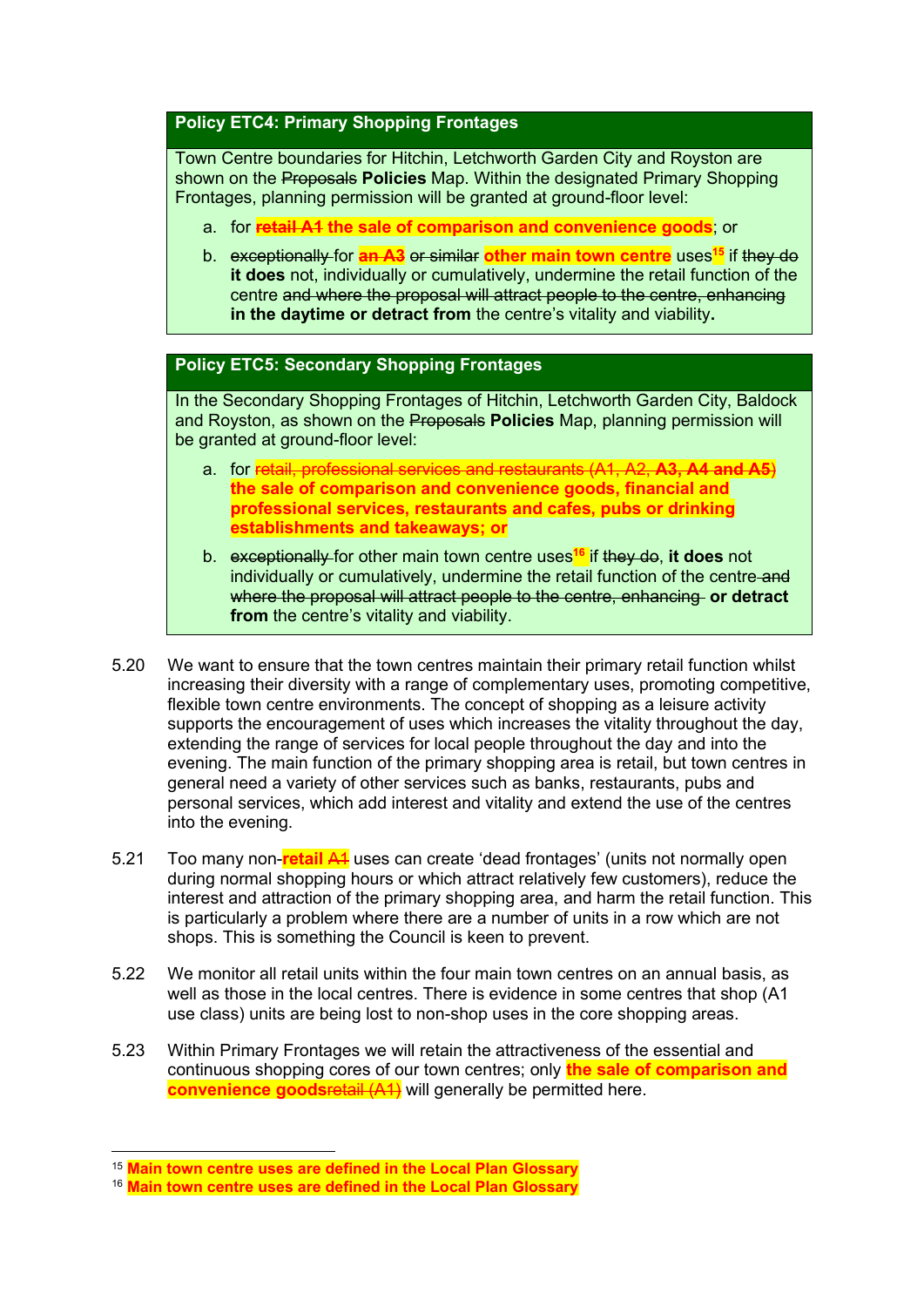- 5.24 For Secondary Frontages, the policy is more flexible, allowing **the sale of comparison and convenience goods, financial and professional services, restaurants and cafes, pubs or drinking establishments and takeaways,** retail, office and restaurant **food/beverage uses** (A1, A2, and A3, **A4 and A5**) uses based on their contribution to vitality and viability and their ability to attract people to the centre. Other uses such as pubs (A4) and hot food takeaways (A5) can add to an areas attractiveness and vitality, however, control is needed to ensure that these uses do not detract from the centre and affect the shopping pattern.
- 5.25 Evidence in the form of predicted footfall, opening times and linked trips will be required for any application seeking to meet **part b of policies ETC4 and ETC5 to assess the impact upon daytime retail function, vitality and viability** the exception criteria. Where a shop unit has been vacant for an extended period of time (normally at least six months **one year**), documentary evidence should demonstrate that all reasonable attempts to sell or let the premises for the preferred use(s) **as set out in part a. of Policies ETC4 and ETC5** have failed.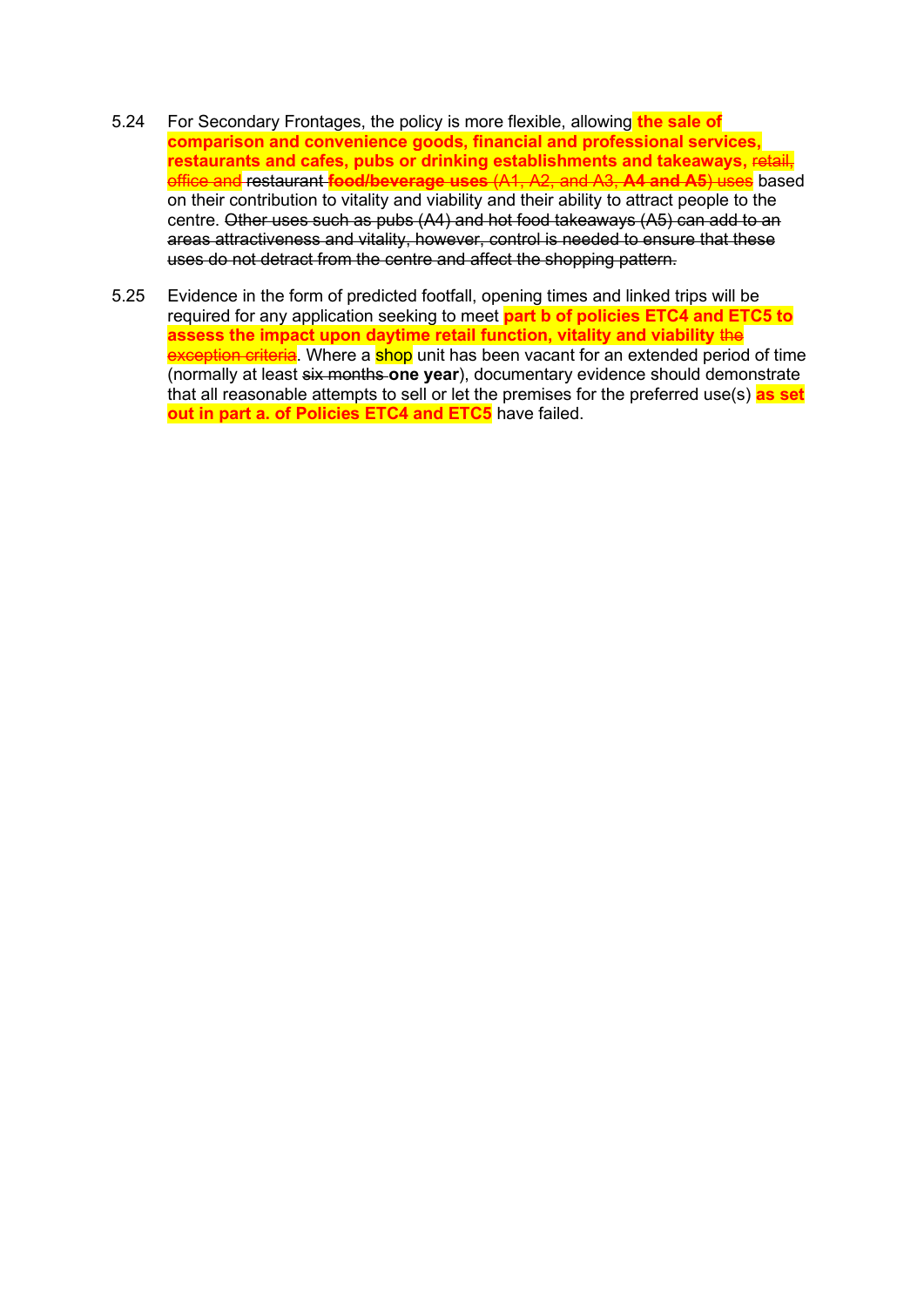#### **Policy ETC6: Local Centres**

Within Local Centres, as shown on the P**olicies** Proposals Map or identified in approved masterplans **for the strategic site allocations**, planning permission will be granted where:

- a. it is for **a shop, financial and professional services, café or restaurant, pub or takeaway** use class A1, A2, A3, A4, A5, D1 or D2 at ground floor level; **and**
- b. The centre would continue to provide a range of uses, with the majority of units being retained in A1 use **any change of use from class A1 would maintain the general vitality and viability of the centre**; and
- c. **the centre would continue to provide a range of uses including shops to meet day-to-day needs and the vitality and viability of the centre would be maintained with a majority of units being retained in A1 use so as to not undermine the provision of local shopping facilities.** Any change of use from class A1 would:
	- i. maintain the general vitality and viability of the centre; and
	- ii. not seriously diminish the provision of local shopping facilities.

Proposals for over 500 **sq.m** m<sup>2</sup> **gross** will not generally be suitable in local centres.

- 5.26 Local centres consist of village centres such as Codicote, Knebworth and Ashwell, and neighbourhood centres such as Walsworth (Hitchin), Jackmans (Letchworth Garden City) and Great Ashby. These centres vary in size from five units up to around twenty-five units. Their composition also varies with some being almost all retail units, while others contain a mix of retail, food and drink and community facilities.
- 5.27 Local Centres are identified as forming part of our retail hierarchy in Policy SP4. The general locations of local centres are shown on the Policies Map. Detailed maps for each centre showing where the provisions of Policy ETC6 are applied are contained in Appendix 3.
- 5.28 The village centres of Codicote and Knebworth are large enough to provide a focus for the communities local to them and a range of everyday shopping facilities and services. This includes: convenience stores, post offices, hairdressers, dry cleaners and food and drink establishments.
- 5.29 The Council considers that it is important that the neighbourhood centres continue to provide a mix of shopping, services and community facilities, and in particular retail units. A predominance of shops is considered to be necessary to secure future viability of these centres. However, some non-retail uses may be appropriate in the centres where **local community needs are met.** this does not harm the mainly retail function.
- 5.30 In all local centres, the Council wants to retain local facilities and at the same time prevent changes to non-retail uses that would be more appropriate in larger centres or employment areas.
- 5.31 Where a vacant shop premises is subject to a proposed change of use, then documentary evidence will be necessary to show that all reasonable attempts to sell or let it for use as a shop for a year or more have failed. If there are other vacant units in the centre this will also be taken into account.